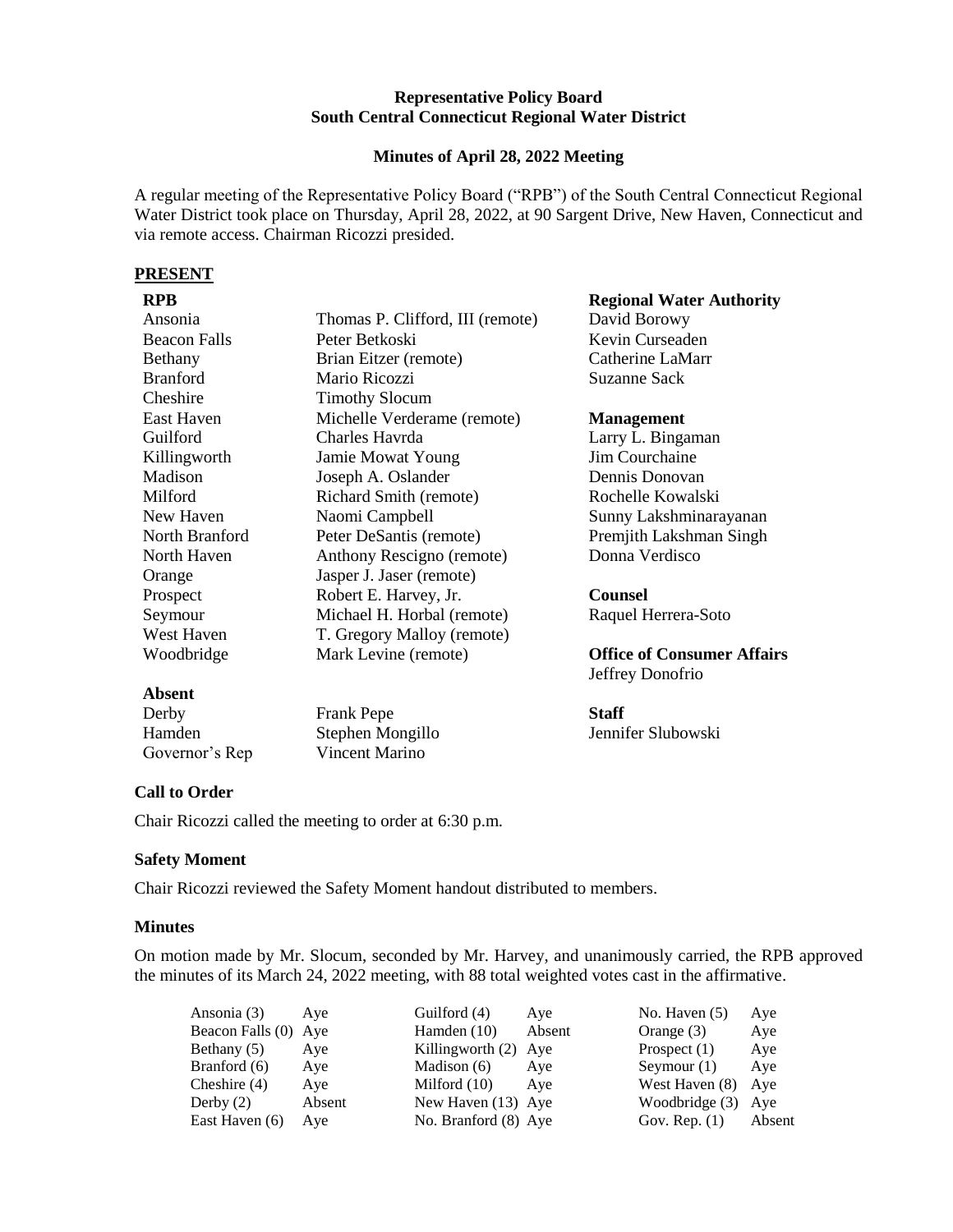## **Communications**

Chair Ricozzi:

- Stated that RPB term expirations are coming up on June 30, 2022 for the following members: Messrs. Clifford, Horbal, Mongillo, Pepe, Rescigno, Slocum, and Smith. Members should reach out to their municipal CEO's to discuss
- Commented that volunteers are needed for the RPB Nominating Committee for RPB officers. Mr. Eitzer, Malloy, and Ms. Verderame volunteered at the meeting. Mr. Havrda also volunteered.
- Reported on a change to the order of the capital project applications. In particular, the application process for the Lake Whitney Dam design will be slightly expedited and presented to the RPB prior to the Customer Information System application.

## **Items for Consideration and Action**

Mr. Slocum, Chair of the RPB Land Use Committee, reported that the Committee met earlier in the month to review the Authority's Application for completeness, mode and date of public hearing of the Authority's Application for the Water Treatment Plants Valve Replacement Program – Lake Gaillard Water Treatment Plant Filter Influent Valve Replacement Project located in North Branford, Connecticut. The committee found the application to be complete and voted to recommend the application to the RPB. He moved for approval of the following resolution:

**WHEREAS**, the South Central Connecticut Regional Water Authority, on April 1, 2022, filed an Application with the Representative Policy Board ("RPB") for a Project of the Water Treatment Plant Valve Replacement Program – Lake Gaillard Water Treatment Plant Filter Influent Valve Replacements Project located in North Branford, Connecticut (the "Application"); and

**WHEREAS***,* the Finance Committee of the Representative Policy Board reviewed the Application and recommended that the Application be accepted by the RPB as complete; and

**WHEREAS,** the Finance Committee recommended that a public hearing be conducted by a Presiding Member; and

**WHEREAS**, the RPB accepts said Application as complete and schedules said Application for a public hearing in accordance with Special Act 77-98, as amended, and the RPB Bylaws and Rules of Practice.

**NOW THEREFORE BE IT RESOLVED,** that the RPB hereby accepts the Authority's Application and determines to hold a public hearing on the Application, to be conducted by a Presiding Member, on May 26, 2022 at 7:00 p.m.; and

**RESOLVED FURTHER,** that the Chairperson is hereby directed to give notice of said hearing in accordance with Section 11 of the Rules of Practice, as amended.

Chair Ricozzi reported that Mr. DeSantis, North Branford's RPB representative, would act as Presiding Member at the public hearing.

Ms. Young seconded the resolution. The Chair called for the vote, the RPB unanimously approved the resolution with 88 total weighted votes cast in the affirmative.

| Ansonia (3)          | Ave | Guilford (4)           | Ave | No. Haven $(5)$ | Aye |
|----------------------|-----|------------------------|-----|-----------------|-----|
| Beacon Falls (0) Aye |     | Hamden (10) Absent     |     | Orange (3)      | Aye |
| Bethany (5)          | Aye | Killingworth $(2)$ Aye |     | Prospect $(1)$  | Aye |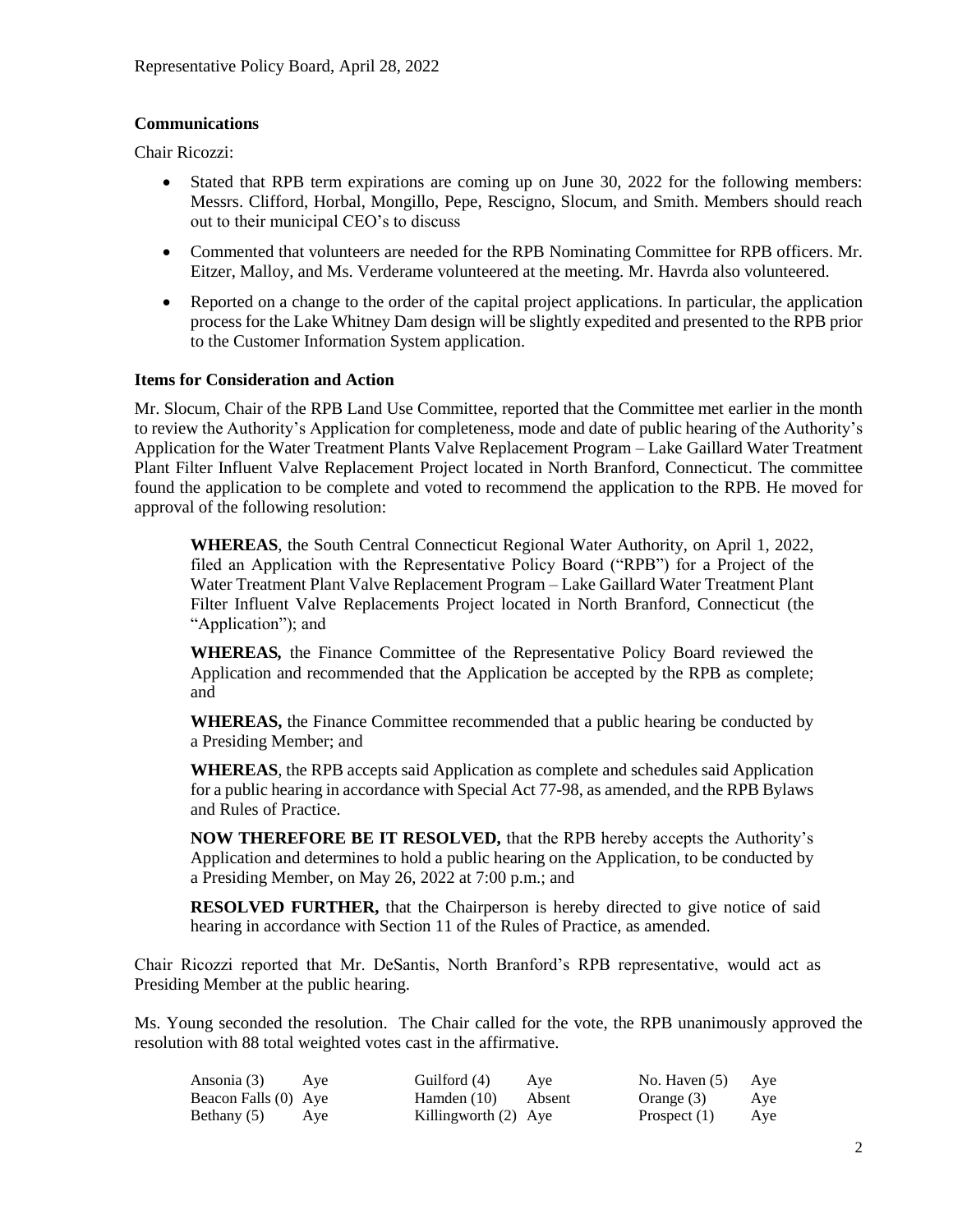| Branford (6)       | Aye    | Madison (6)          | Aye | Seymour $(1)$ Aye  |        |
|--------------------|--------|----------------------|-----|--------------------|--------|
| Cheshire (4)       | Ave    | Milford (10)         | Ave | West Haven (8) Aye |        |
| Derby $(2)$        | Absent | New Haven (13) Aye   |     | Woodbridge (3) Aye |        |
| East Haven (6) Aye |        | No. Branford (8) Aye |     | Gov. Rep. $(1)$    | Absent |

On motion made by Mr. Clifford, seconded by Mr. Rescigno, and unanimously carried, the RPB approved its 2022 first quarter RPB member compensation, substantially in the form submitted to the meeting, with 88 total weighted votes cast in the affirmative.

| Ansonia (3)          | Ave    | Guilford (4)          | Aye    | No. Haven $(5)$ | Aye    |
|----------------------|--------|-----------------------|--------|-----------------|--------|
| Beacon Falls (0) Aye |        | Hamden $(10)$         | Absent | Orange $(3)$    | Aye    |
| Bethany $(5)$        | Aye    | Killingworth (2) Aye  |        | Prospect $(1)$  | Aye    |
| Branford (6)         | Aye    | Madison (6)           | Ave    | Seymour $(1)$   | Aye    |
| Cheshire $(4)$       | Aye    | Milford $(11)$        | Ave    | West Haven (8)  | Ave    |
| Derby $(2)$          | Absent | New Haven (13) Absent |        | Woodbridge (3)  | Ave    |
| East Haven (6)       | Aye    | No. Branford (8) Aye  |        | Gov. Rep. $(1)$ | Absent |

#### **Reports**

**Finance Committee –** Mr. Slocum, Chair of the Finance Committee, reported that at the committee meeting earlier in the month the committee reviewed the Lake Gaillard Water Treatment Plant Influent Valve Replacement Project Application for completeness, mode and date of public hearing. The application was found to be complete. The committee also received a Quarterly Financial update from management.

The committee also met again on April  $20<sup>th</sup>$  at a special meeting to review the proposed FY 2023 Budget with management. All RPB members were invited to attend.

**Land Use Committee** – Mr. Betkoski, Chair of the Land Use Committee, reported that the committee met earlier in the month at the Madison Slash Wall Timber Harvest and held a discussion with RWA's new Forester... The committee also received updates on RWA owned properties from management.

The committee also met on April  $18<sup>th</sup>$  at a joint meeting with the Consumer Affairs Committee to review the proposed FY 2023 Budget with management. All RPB members were invited to attend.

The next meeting is scheduled for May 11, 2022 at 4:30 pm.

**Consumer Affairs Committee** – In Mr. Mongillo's absence, Mr. Betkoski reported that the Committee met last week at a joint meeting with the Land Use Committee to review the proposed FY 2023 budget.

Mr. Borowy, Chair of the Authority, stated that the Authority met on March 31, 2022 at a special meeting to review the FY 2023 budget, along with meeting as the Commercial Business Committee and the Environmental, Health, & Safety Committee. RPB members received updates previously.

Mr. Borowy, Chair of the Authority, stated that Authority met earlier in the day, and as the Pension  $\&$ Benefit Committee.

Ms. Sack reported on the Pension & Benefit Committee meeting earlier in the day. The Committee met with RWA's Actuary, Angell Pension Group, to discuss the valuation reports, assumptions and associated contribution levels that will be used in the upcoming fiscal year. The Authority approved the assumptions and contributions for next fiscal year and an additional fiscal 2022 contribution to the pension plan. The Committee also met with Morgan Stanley to receive a Quarterly Investment Performance Update and to discuss Environmental, Social and Governance portfolio impacts and considerations. The committee also reviewed its 2023 Committee Work Plan.